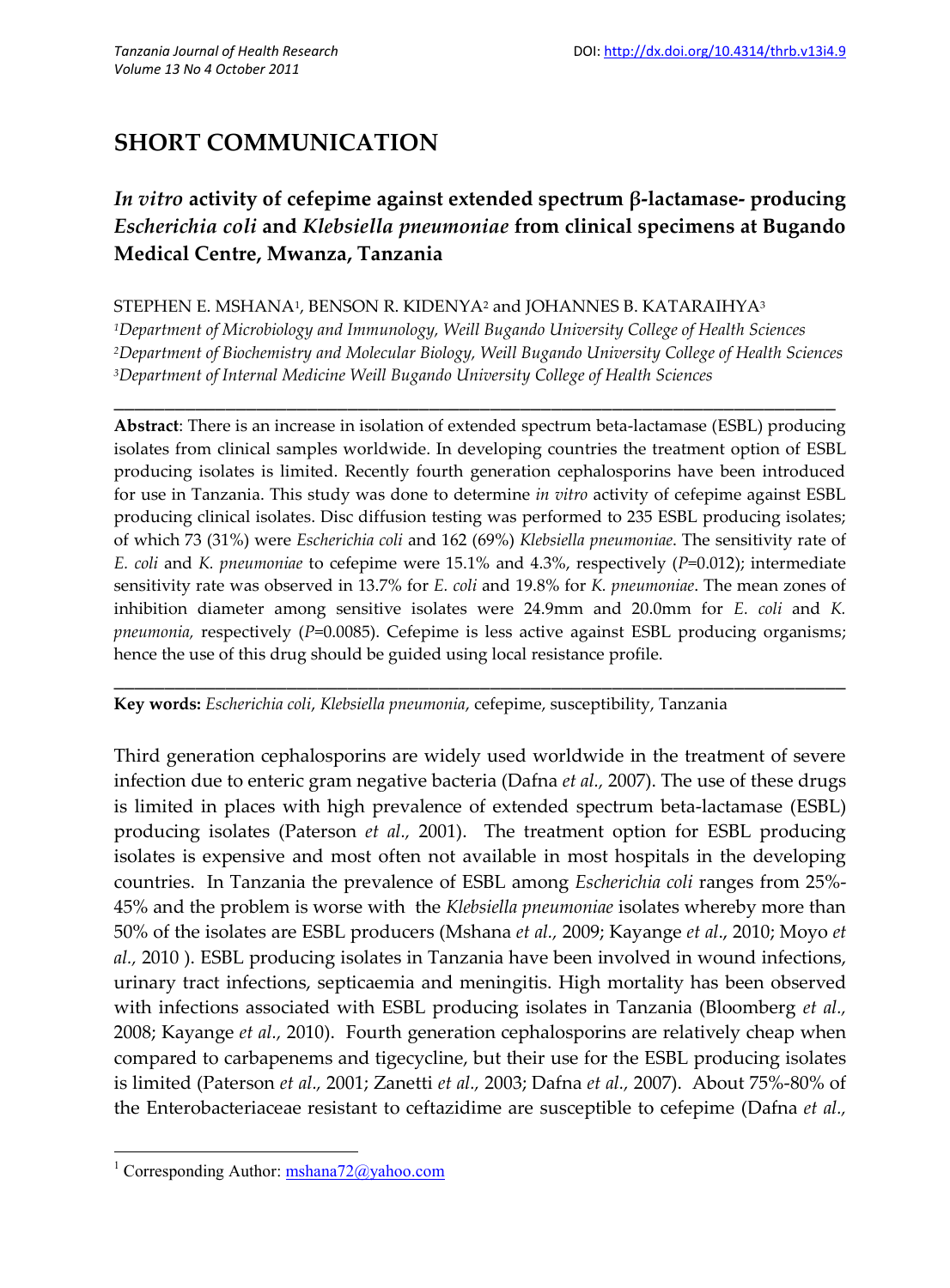2007). Cefepime has a rapid penetration through the outer membrane (less time for βlactamase effect) and have high affinity for penicillin binding proteins and stable to variety of *B*-lactamases (Zanetti *et al.,* 2003).

Clinical efficacy of cefepime is equal to ceftazidime in nosocomial pneumonia and neutropenic fever and equal to ceftriaxone in severe community acquired pneumonia; it is therefore reserved for empirical therapy for nosocomial infections in which highly resistant organisms are anticipated (Dafna *et al.,* 2007). Due to high prevalence of ESBL producing isolates in Tanzania, this study was done to determine *in vitro* susceptibility of these isolates to cefepime in order to provide an insight on the clinical use of this drug in our-setting.

A total of 235 ESBL producing isolates from clinical specimens were used in this study. These isolates were from urine, wound swabs, pus and blood. They were identified using in house biochemical testing as described previously (Mshana *et al.,* 2009) and ESBL producers were confirmed using disc approximation method (CLSI, 2006).

Disc diffusion testing was used to determine in vitro susceptibility of ESBL producing isolates to cefepime (Cadilla Pharmaceuticals, India and Oxoid UK). Colonies from overnight pure culture were suspended to 0.5 McFarland using normal saline and inoculated on Mueller Hiton agar (Oxoid, UK) on 15mm Petri dish. Using sterile forceps cefepime discs were placed on the centre and plates incubated at 37 °C for 18 hr. Interpretation was done according to the Clinical Laboratory Standard Institute (CLSI); the diameter of ≤14mm was recorded as resistant, 15-17mm as intermediate sensitivity and ≥18mm as sensitive.

The majority of the ESBL producing *E. coli* and *K. pneumoniae* were found to be resistant to cefepime, with resistance rates of 84.9% and 95.7%, respectively (Table 1). While carbapenems continue to be preferred as drug of choice for the treatment of extended spectrum β-lactamase (ESBL)-producing bacteria (Paterson *et al.,* 2001), this option is expensive for most developing countries like Tanzania. Cefepime might be an alternative choice in such settings. However its use requires availability of local data on the susceptibility of ESBL producing isolates to this agent. *In vitro* susceptibility results are useful before cefepime is clinically used to achieve good outcome on patients suffering serious infection due to ESBL producing bacteria (Zanetti *et al.,* 2003). In our setting, with high resistance rate observed in this study cefepime should not be used in patients with treatment failure of the third generation cephalosporins (ceftriaxone, cefotaxime, ceftazidime, cefpodoxime) or in patients suspected to have infections due ESBL producing organisms unless susceptibility results are available.

**Table 1**: **Susceptibility of 235 ESBL producing Isolates to cefepime (Fourth Generation Cephalosporins**

| Isolate          | Resistance   | Intermediate | Sensitive    | Total |
|------------------|--------------|--------------|--------------|-------|
| Escherichia coli | $52(71.2\%)$ | $10(13.7\%)$ | $11(15.1\%)$ | 73    |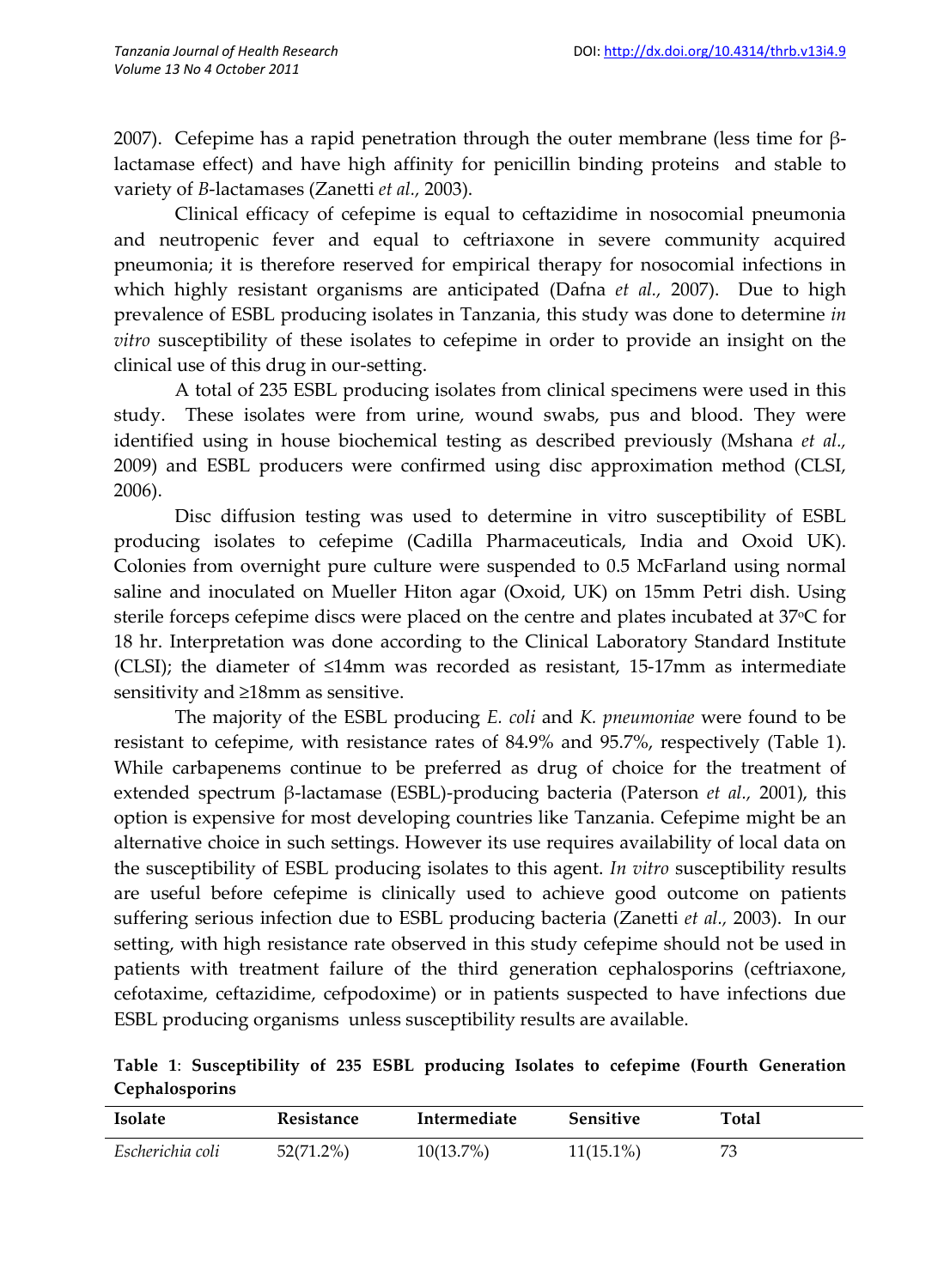| K. pneumoniae | 123(75.9%) | $32(19.8\%)$ | $7(4.3\%)$  | 162 |
|---------------|------------|--------------|-------------|-----|
| <b>Total</b>  | 175(74.5%) | $42(17.9\%)$ | $18(7.7\%)$ | 235 |

*P*=0.012

The sensitivity rate of these isolates to cefepime in this study were 15.1% and 4.3% among *E. coli* and *K. pneumoniae* respectively (*P*=0.012). The mean zone of inhibition of sensitive *E. coli* of 24.9±4.3mm was higher when compared with mean diameter of sensitive *K. pneumoniae* isolates (Table 2) (*P*=0.00085). No significant difference was observed between mean diameters of resistance isolates.

When the activity of third generation cephalosporins are compared to fourth generation cephalosporin (cefepime); cefepime has an extended spectrum of activity, enhanced stability to β-lactamase hydrolysis, and superior penetration through the outer membrane of Gram-negative bacteria (Dafna *et al.,* 2007). This supports the use of cefepime for treatment of infections due to ESBL producing bacteria.

| <i>pheumoniae</i> ESBL producing isolates against Cefepime |                  |     |               |     |  |  |  |
|------------------------------------------------------------|------------------|-----|---------------|-----|--|--|--|
| <b>Isolate</b>                                             | <b>Sensitive</b> |     | Resistant     |     |  |  |  |
|                                                            | Mean diameter    | SD  | Mean diameter | SD  |  |  |  |
| E. coli                                                    | 24.9             | 4.3 | 10.9          | 2.5 |  |  |  |
| K. pneumoniae                                              | 20.0             | 2.8 | 11.3          | 2.6 |  |  |  |

**Table 2: Mean zone diameter and Standard deviation of** *Escherichia coli and Klebsiella pneumoniae* **ESBL producing isolates against Cefepime**

Clinicians treating serious infections due multi-resistant Gram negative bacteria are required to prescribe the most useful locally-available broad-spectrum parental antibiotics. The empirical treatment needs retrospective data on the susceptibility profile of circulating organisms, without these data the prescription might be far from ideal and treatment failure is likely. These data on cefepime in ESBL-producing *K. pneumoniae* and *E. coli* are crucial information to clinicians in oursetting so that appropriate treatment is administered timely to achieve good outcome.

In conclusion, the use of cefepime in treating infections due to ESBL producing bacteria should depend on availability of local susceptibility data.

### **Acknowledgments**

The authors would like to acknowledge the technical support provided by the members of the Departments of Microbiology/Immunology of Weill Bugando University College of Health Sciences. We thank Mary Louise Shushu and Hezron Bassu for their excellent technical assistance.

#### **References**

Blomberg, B., Jureen, R., Manji, K.P., Tamim, B.S., Mwakagile, D.S.M., Urassa, W.K., Fataki, M., Msangi, V., Tellevik, M.G, Maselle, S.Y. & Langeland, N. (2005) High